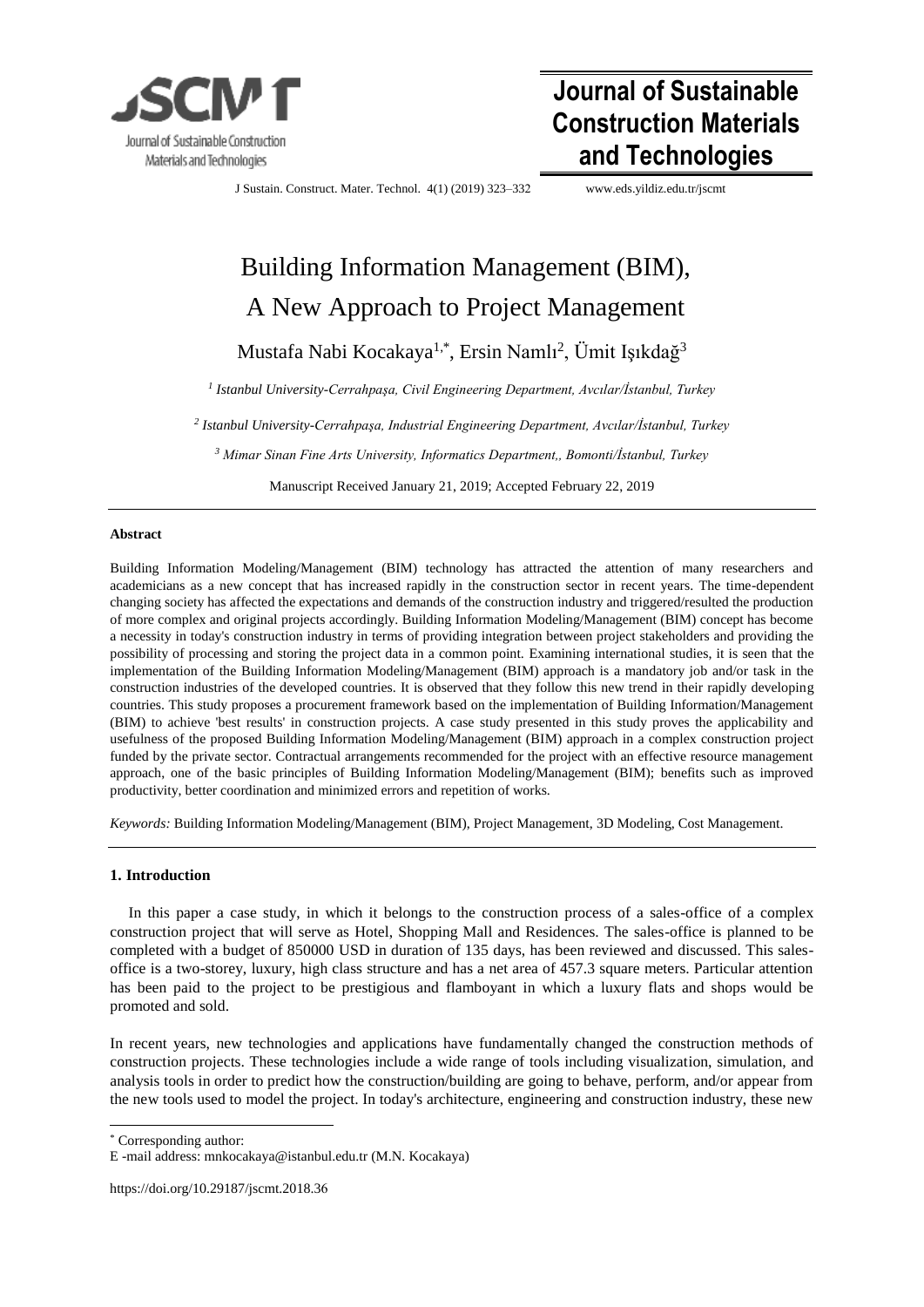technologies and applications bring significant differences in the completion of construction/building projects. Business owners (employers, shareholders), contractors, consultants, architects, engineers and subcontractors use communication platforms that allow collaboration to standardize business processes as well as managing and sharing the information. At the same time, project stakeholders are able to visualize how a building behaves, how it is going to perform, or how it will look much more realistic than ever and simulate and analyze the structure with the help of advanced modeling tools. Here, defining the roles and responsibilities of the parties/ shareholders, the detail and scope of the information to be shared in the project and the supporting software to be used in the construction implementation processes are very important. To sum up, Building Information Modeling/Management System's (so-called "BIM") technology and applications help to complete construction projects in shorter time, at a lower cost as well as in a more sustainable way.

There are very little experimental research-based evidences about the increased efficiency of BIM implementation. Becerik and Rice referring to the complexity of such evaluations, claiming that the statements made on BIM efficiency are generally limited and anecdotal based on case explanations. Both researchers and project participants reported that successful implementation of BIM saves time and improves the quality. However, there are significant difficulties in developing realistic measurements, since it is very difficult to distinguish BIM from other factors that benefit the success of a project, as well as it is very difficult to organize comparative research designs. Becerik and Rice has concluded that "BIM industry is very early in the adoption by the sector, and it is too early to determine the value of BIM" in a survey prepared by many respondents in 2010 [11].

Hee Sung Cha and Dong Gun Lee made a case study of the time / cost analysis for an old-house restoration using a ready BIM Database Structure [12]. Borup et al, indicate that technological visions are abstractions for the future. They tend to transform the technological potential into a picture that disregards many of the conditions of reality at the same time of the future and restricts the reality that it will become complicated and will delay the realization of vision. Technological visions tend to not take into account the social and humanitarian conditions, especially in the application of technology [13].

All new technologies have the potential to develop productive activities according to Howard and Björk. These potentials are expressed in the visions of the future, when the new technology is started to be fully implemented. Such visions are also called by some people as BIM "Utopias" or "idealistic purposes" of BIM [14].

Akbarnezhad et al. using the information provided by a typical structure information management system, the cost of construction suggests a framework for evaluating and comparing the effects of various alternative deconstruction strategies on energy use and carbon footprint in their study [15].

Penttilä et al. conducted a research study evaluating the possibilities of the structure information management system in the restoration of important architectural, historical or cultural buildings [16].

In recent years, there has been an increasing demand for GIS models and the tools that enable the incorporation of Building Information Models (BIM). Experts from both areas are involved in building and construction analysis, urban planning, tourism, cadastre, country security and so on. They are looking for solutions to seamlessly integrate such models for various purposes. Researchers have suggested that the best approach for such integration is a harmonized semantics that will provide formal mapping between design (BIM) and realworld (GIS) models. Although, many geometric models have been developed in both domains, the number of semantic models is relatively small. The design and the two most important semantic models in the real world are currently IFC and CityGML. Several studies show the transfer of information from IFC models into CityGML. However, there is no formal and explanatory framework for automatic generation of buildings in CityGML using IFC models in the literature. Isikdag and Zlatanova present preliminary ideas to define a semantic mapping that will provide automatic conversions between the two models in their study [17].

#### **2. Building Information Modelling/Management**

The word "BIM" is defined as an acronym that stands for English words "Building Information Modeling". Since, BIM is a management process rather than a model, which is often make a confusion in the market, the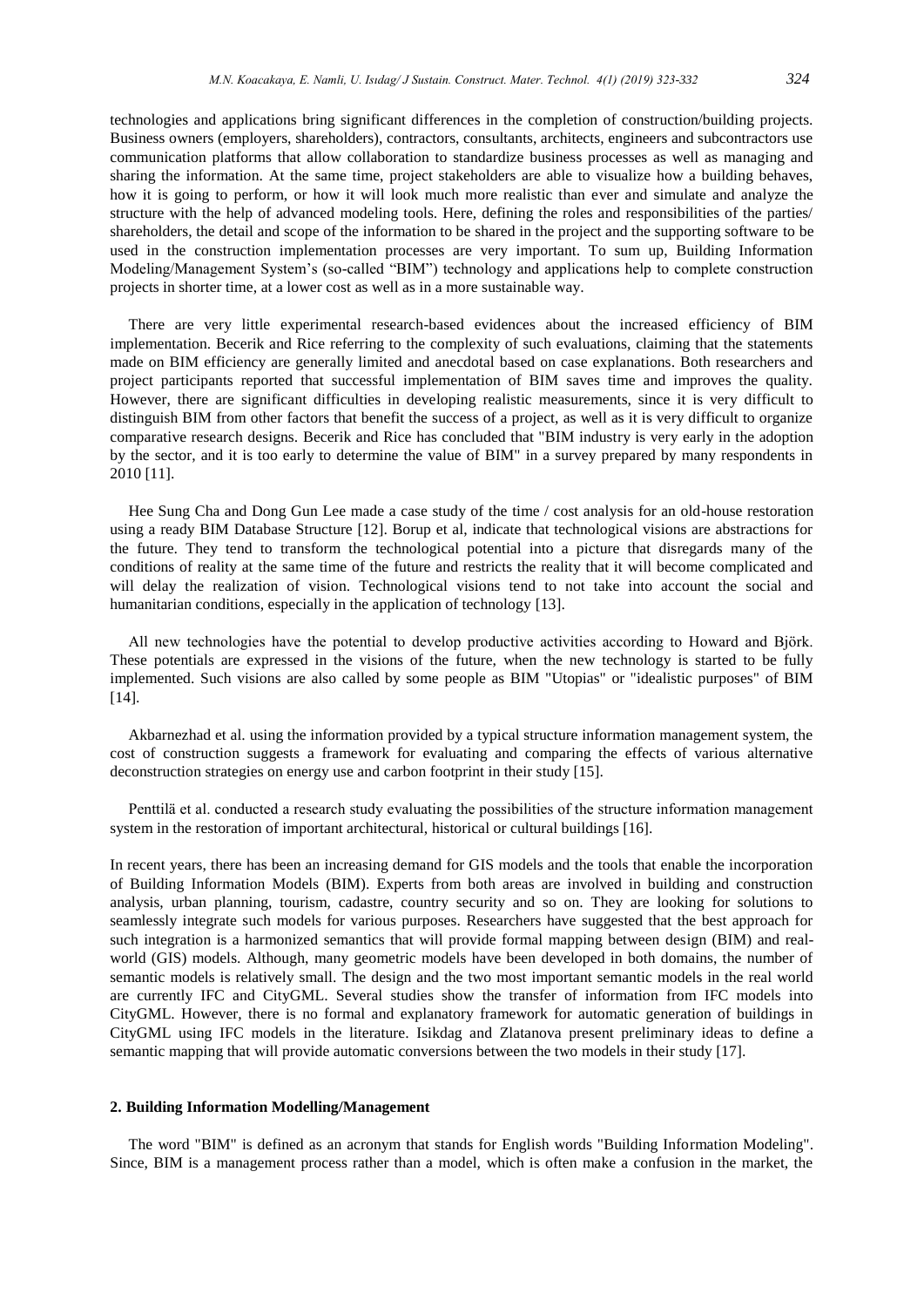name "Building Information Management" has become to be used more widely in recent times. Therefore, this term will be used in our article from now on.

There is not a single satisfactory description of what BIM, namely, "Building Information Modeling/Management" is. In addition, it is claimed that BIM should be analyzed as a multidimensional, historically evolving and complex phenomenon. BIM can express different meanings to different people. BIM can be defined primarily as a digital representation of a construction, as an object-oriented three-dimensional model, and/or as a repository of project information to facilitate the interchange of information with interoperability and related software applications. BIM is based on collaboration between architects, engineers, contractors, employers, and consultants in a three-dimensional common knowledge environment and provides information sharing among these disciplines. BIM is an information management system for a structure to be constructed, extending from the initial design process to the construction phase, as well as the termination of the service and its continuation after implementation. In addition to increasing the coordination and cooperation between architect, engineer, subcontractor, contractor and employer/shareholders, BIM also builds a knowledge database for the building/structure [1].

This new system, which includes the necessary information to carry out communication perfectly and smoothly in construction project management, enables us to reduce our design and building costs by providing cooperation, interoperability, and communication. It ensures that all stakeholders acquire the information they need at all stages of the construction project by using necessary tools/programmes/software designed to identify the organization and project standards and responsibilities from the very beginning of the project.

Eastman et al. said that "A building model can now be defined by its content "which objects it describes?" or by its capabilities "what kind of information needs it can support?". Among them, capabilities define what you can do with the model rather than how the database is constructed". They furthered; "What a wall, flooring or roof is?" is determined by the relationship obtained by object classes according to their interaction forms with other objects. Essential attributes of objects are needed to create an interface with analyzes, cost estimates and other applications. One of the important steps in the evolution of the transition from CAD to parametric modeling is the need to share parameters of all objects. For example, if a wall is carried from one place to another, everything connected to it must be updated as well. Any change to an object may also affect other objects. For this reason, a BIM Manager analyzes these changes in order to improve their ability to analyze and selects the most efficient way to sort and update them. This capability is one of the most important technology available in BIM and parametric modeling [2].

In addition to these, Azhar said that BIM is not just a software; it is a process at the same time. According to his manifest; BIM is more than just 3 Dimensions Intelligent Models; it also consists of significant changes in workflow, project management and delivery. In addition, BIM supports the concept of "Integrated Project Delivery", which is a new project delivery approach to integrate people, systems, work structures and practices into a common process to optimize efficiency, effectiveness, productivity, performance and waste reduction at every stage of the project life cycle [3].

The UK Government had made it mandatory to use BIM technology for state contracts made by the central procurement until 4 April 2016. It had been decided to make the systems of all the state departments compatible till 3 October 2016.

According to Uysal; BIM is the job of keeping all kinds of information related to a construction structure with the help of the creation of a computer model. Uysal, makes the word "information" a little clearer by claiming that he had 3 main breakdowns, which are as follows [4];

- 1. 3D computer model (Architectural, Statical, Mechanical and Electrical)
- 2. Work schedule
- 3. Cost information/estimation

Since the first of these 3 main breakthroughs is a 3D computer model, it is defined as 3 Dimension (3D). The addition of the work schedule, i.e. time information, gives the model the 4th dimension (4D). When you add cost information to it, you have a 5-dimensional model (5D). Therefore, in the literature, the definitions such as 5D BIM is often encountered.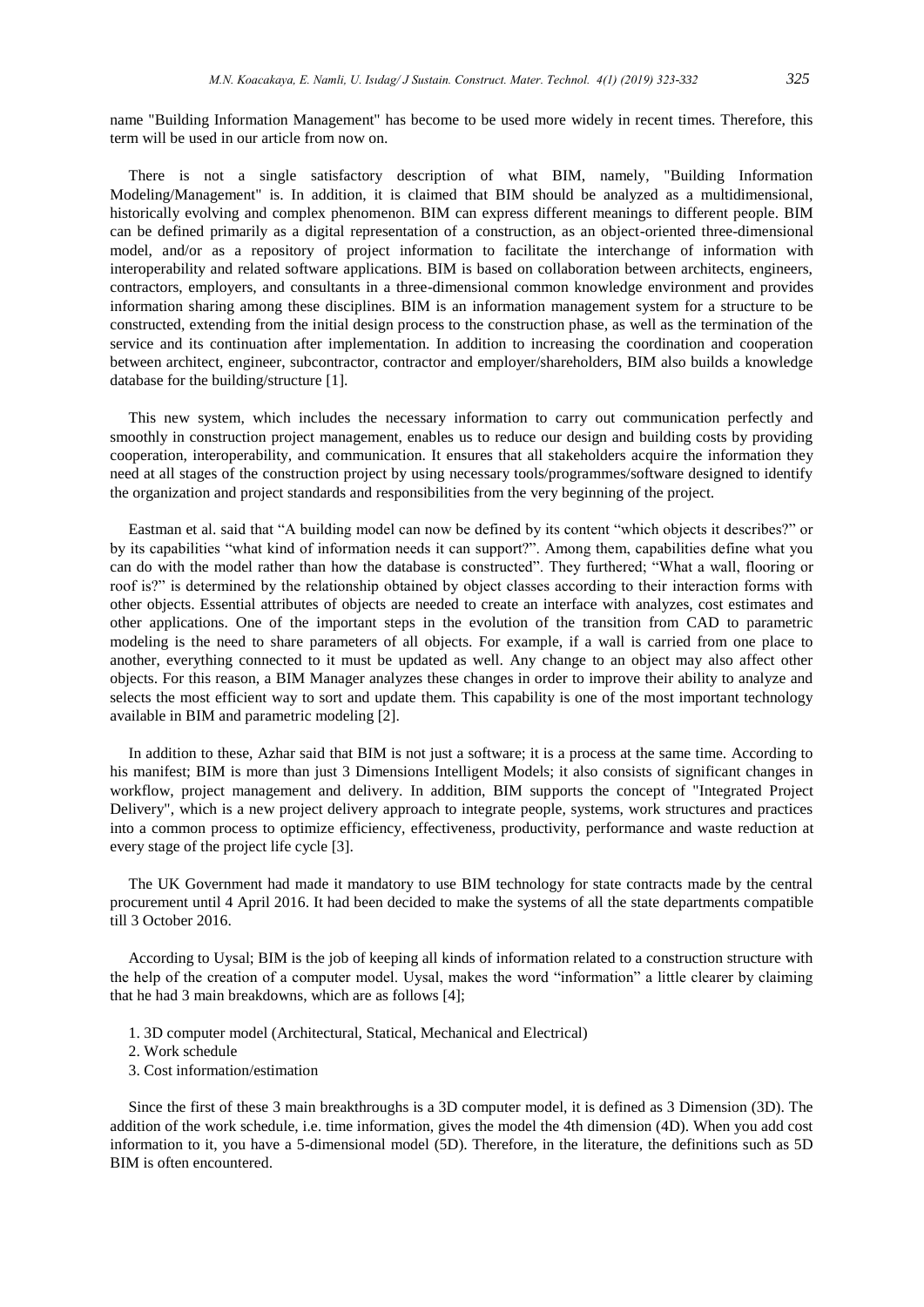In a narrow sense, the data output or functionality of the BIM depends on the data output software provided with it, building or project requirements, and at the same time the life cycle of the buildings. On the other hand, functions determine information or organizational issues (e.g. related to data exchange or communication processes). This relationship will be evident in the following example; if a building's energy analysis is needed, certain information (e.g. component values, radiation level or orientation of the building, etc.) is required to perform the analysis. If this information is not included in the narrow BIM model, a structured data exchange between the BIM model and the professional functionality must be performed. The organizational and legal structures specify input and analysis data, their access to their correctness, and their responsibilities [2,5].

Depending on the desired functionality, model-compatible information structure and data exchange are required to ensure interoperability between different software systems without loss of information. The functional and information requirements also specify the technical model features (Level of Detail, LoD), the required model capacities and therefore the necessary modeling processes. Organizational and legal issues specify partners' roles, information rights and obligations, model access (visual, written) or obligation to provide specific functionality or data output [6].

Similar to Azhar, Smith and Tardif said that the main purpose of implementing a new technology in the construction industry is to increase efficiency, effectiveness and productivity of a construction throughout the entire lifecycle of a project. Here, the main idea is to build the construction faster, cheaper and in a better quality. An investment should increase efficiency, effectiveness, productivity, the quality of goods/services produced, reduce the operating costs, and accordingly increase the total profit. Otherwise, it should not be applied because it does not accommodate to the definition of technological progress in construction industry [7].

Since, BIM technology is relatively new, it is not easy to measure and present its benefits because of its separation from existing standard practices in the construction industry. Nevertheless, BIM provides many benefits by increasing efficiency, effectiveness and productivity in the construction industry. Some of the potential benefits that will be provided by the implementation of the Building Information Management System in construction projects are the following [4,8,9];

- Better communication and cooperation among all project team members (interoperability),
- Reduction of project's time/schedule, cost, quality and scope problems,

• Delivering projects to be more economical, quicker, reliable and/or less stressful in the construction environment.

- Faster and more efficient processes
- Increased effectiveness and productivity
- More controlled data and Life cycle
- Avoiding the cost of recurring/repeat of work
- •More secured construction contracts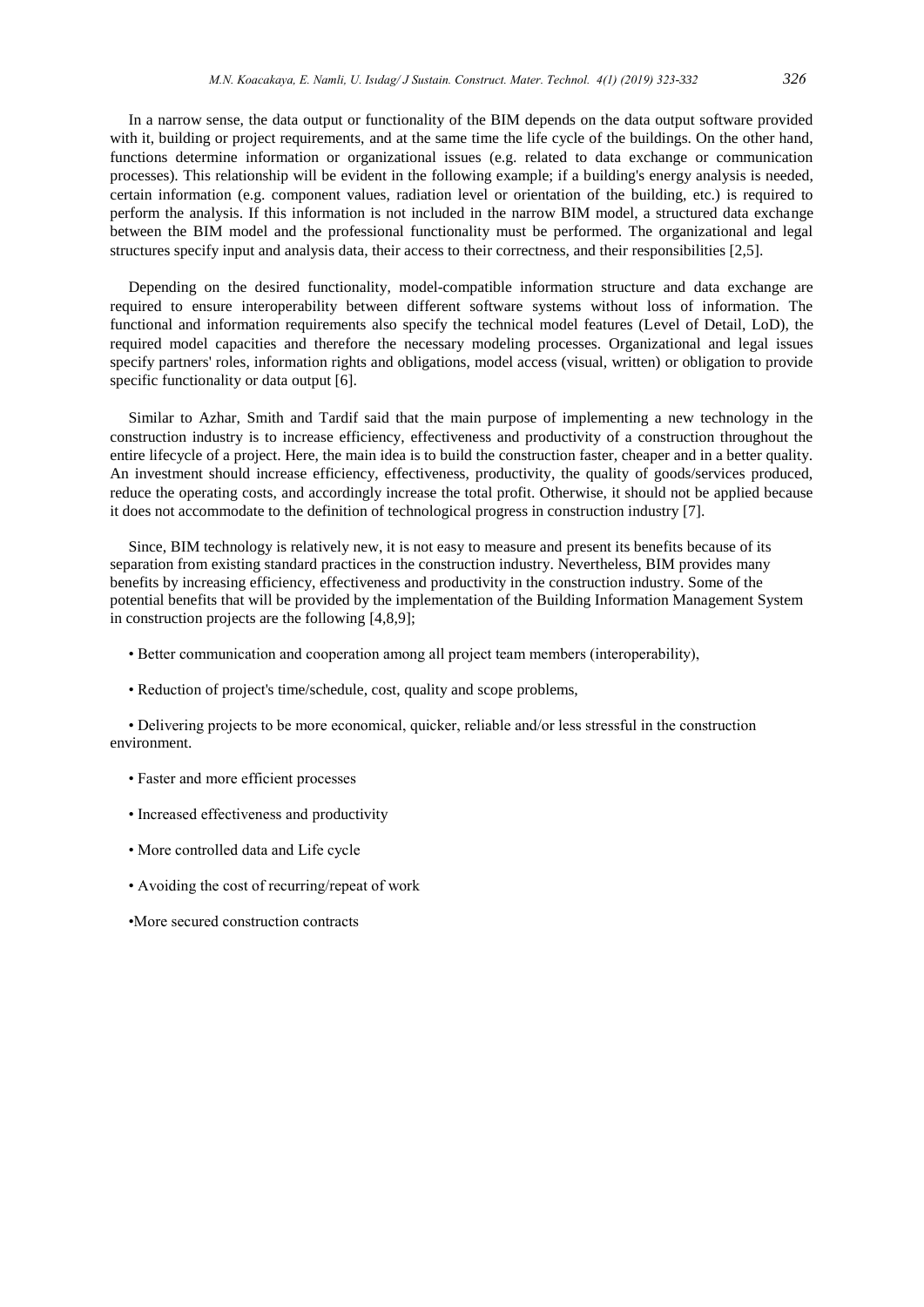- More realistic visualization work can be produced from the BIM System with shorter time and budget.
- Classic CAD data and Cost estimating can be provided better and directly from the 3D BIM model.

• All superposition work, which takes too much time consuming, can be done in a 3D environment in a better coordinated way by using BIM System. Thus, the expected/unexpected problems between construction elements and systems are automatically detected (Clash detection), reported and solved by BIM System before starting work in the construction site.

• Construction works, and site planning can be done more smoothly with 3D, 4D, 5D and so on visual features. Prevent disputes/conflicts between works and provide best resolution in order to ensure more efficient/effective flow of the project. Employers, Contractors, and sub-contractors can start business planning with BIM in the early stages of design.

• Thanks to this new BIM system, much better visual/relevant information is obtained in the construction site. The previously manufactured components/elements can take their place in the construction site in a timely and more accurate manner. Working with this new BIM system allows for less information change requests (RFI), and problems, conflicts, and disputes to be solved in the construction site will be reduced.

• More manufacturing opportunities, better cost control as well as efficiency, effectiveness and productivity gains can be achieved by working with new BIM system.

The new BIM system also provides a lot cost savings in many areas, which are as follows;

• It accelerates the design processes since design changes can be made in the very early design process without a much impact on the cost of the project.

• It reduces the quantity of information change requests (RFI) after construction begins with a more accurate model and provides the ability to communicate more efficiently/effectively with other contractors/subcontractors.

• Cost estimates are automatically generated from the 3D, 4D, 5D BIM models more correctly/accurately and quickly compared to the traditional methods.

• Even after construction is completed, it can be used for maintenance and/or restoration of the building/structure by using ready BIM models as well as can do space occupancy assignments much more easily the traditional methods.

BIM Technology enables teams of design and builds in order to communicate with the project design and coordinate/cooperate the information-flow at various levels in an unprecedented way.

BIM helps employers, consultants, contractors, architects, engineers and subcontractors to achieve uninterrupted/continuous implementation of the construction project information and across all different phases (planning, bidding, implementation and operation). However, these parties need a perfect communication structure and must choose the right and/or best tools before applying this new BIM management system.

This management system also helps to identify the right project teams, the main processes and/or dependencies that will be involved throughout the project lifecycle, identifying roles and responsibilities, and selecting the right software/tool that provides collaboration communication to reduce project costs. [10].

BIM can be used in a wide range of projects, such as a new dam, building, airport, highway and/or a railway project. The use of BIM goes beyond the planning and design phases of the project and shortens the time duration of the implementation of construction. It helps/supports processes such as project management, construction management, facility/asset management, time management, and cost management etc.

That's why the UK Government has made it mandatory to use BIM management system for government contracts made by the central procurement since 2016.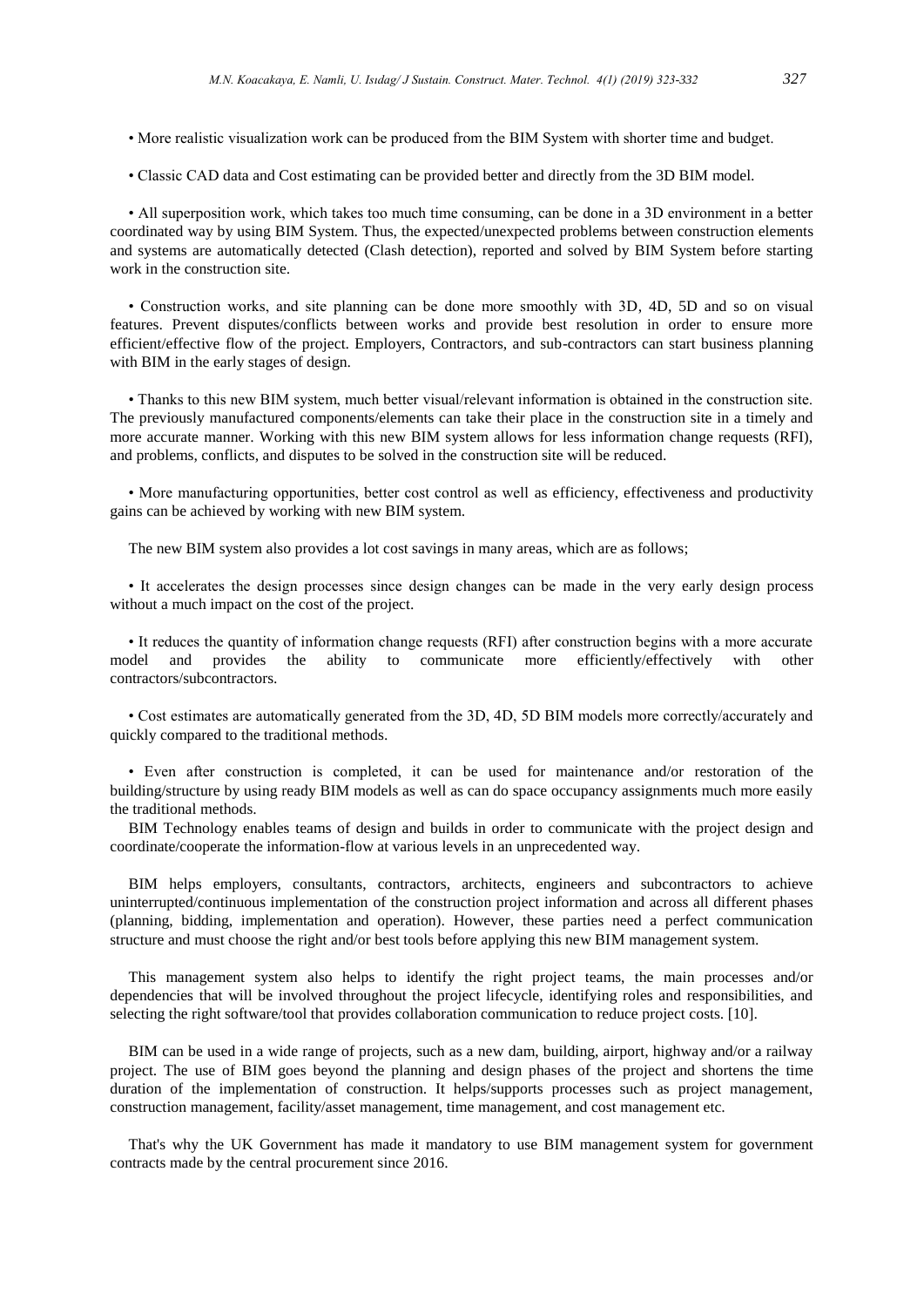According to the original BIM application in new constructions, BIM functionalities concentrate on design and visualization, procurement, manufacturing, construction management and coordination rather than on commissioning, facility management or deconstruction. But recently, planning and transferring processes shift from design-bid-built to integrated project delivery (IPD) in a collaborative atmosphere, considering the value of "as-built" BIM information for facility management, retrofit and de-construction processes [11].

## **3. Case Study**

#### *3.1. Building Manufacturing Process and Problems Encountered*

The cost of the project and the duration of the project were determined with a work schedule and cost estimation by the project team. Figure 1 shows the project 2B architectural project.



Fig. 1. Architectural Project (2D)

The completed project was analyzed chronologically in the direction of the work schedule/program and the manufacturing/implementation errors, time delays and material losses were analyzed within the scope of this study. As a result of this analysis conducted in the first stage of our study, when the total time and budget overruns were examined together with the reasons, an additional cost of 120.400.000 USD and a 95-day overrun period were determined. The problems experienced during the project implementation phase are listed below:

- 1. Since the foundation concrete was not poured properly, the thickness of the screed/cement finish which had to be 13 cm thick, which is 6cm thicker than it should be (7 cm thick) and the cost of screed/cement finish increased by 3107 USD accordingly.
- 2. Since the thickness of the screed/cement finish had to be 13 cm thick, the floor height had to decrease 6cm from 270cm to 266cm and a low/stuffy/depressed room was created accordingly.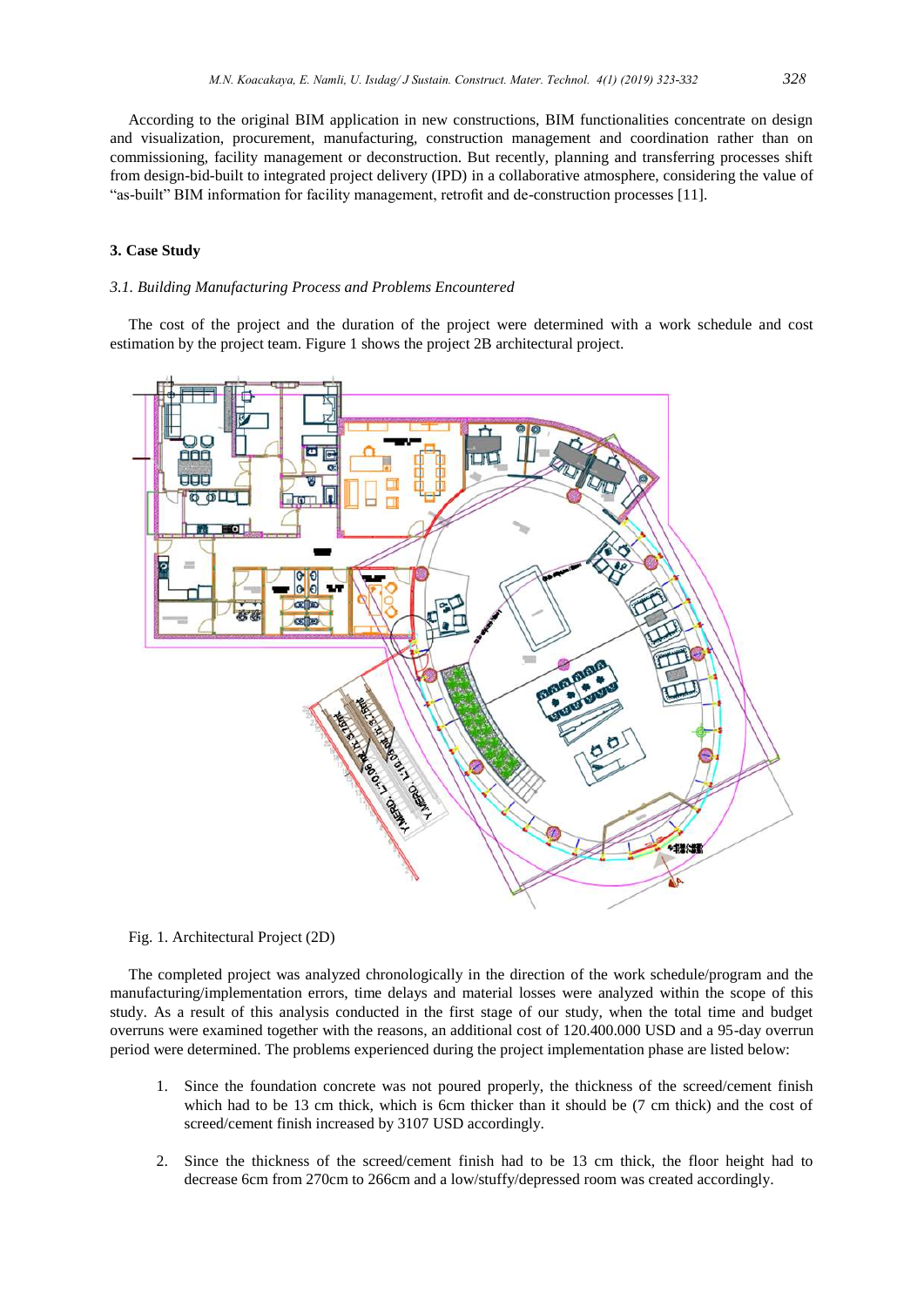- 3. Due to these kinds of problems in the foundation concrete, the project manager/director resigned.
- 4. As the rest of the construction was completed with a new project manager and some revisions, repeats of works resulted in the project and these caused an additional cost of 1700 USD.
- 5. As the design changed because of the project revisions and because of the change in floor height, the production of mezzanine floor and suspended ceilings had to be changed completely and these changes resulted in an additional cost of 11900 USD and a delay of 1 month duration.
- 6. Due to the change in the production of suspended ceilings, the air conditioning system which was already installed on the ceiling had to be changed as well. The chiller cooling systems had to be converted to VRF air conditioner system. This resulted in an additional cost of 18700 USD.
- 7. Due to the change of the architectural project, the exterior design had to be redesigned. It was understood that this process resulted in a cost of 13600 USD and an additional 40 days of time duration.
- 8. The 3cm thick marbles ordered according to the present project had to be sent back because of the elevation difference due to the previous foundation error. 2cm thick marble had to be used instead. Due to the expectation of the production of these 2cm thick marbles, a time loss of 4 weeks occurred. Since the new 2 cm thick marbles did not have sufficient strength, they had to be used in smaller sizes of marbles and this caused aesthetic weaknesses and therefore the architectural office not to achieve the desired design.
- 9. Due to the changes in the rough construction and the revision in the architectural project, electrical and mechanical projects had to be revised, which resulted in an additional cost of 3400 USD.
- 10. Due to the revision of the electricity project, there has been a conflict with the electricity subcontractor. Since no mutual agreement could be reached, the sub-contractor had to be changed in this item. This resulted in extra costs and a 15-day loss of time.
- 11. Due to all these, the landscape project has not fit to architectural concept after the production completed and the completed landscape has been completely disassembled and had to be rebuilt. This resulted in a cost of 15300 USD and an additional 12-day time duration.
- 12. Since the appropriate insulation solution is not preferred in the roof construction, a significant portion of the fine manufacturing is deformed. This has caused a loss of approximately 34000 USD. The new insulation has resulted in an additional period of 23 days with an additional cost of 17000 USD.
- 13. An additional ceramic order had to be made since the estimated quantity of ceramic tiles were wrong and this caused that activity to be incomplete. Therefore, 40-days has to be waited for missing ceramics to be produced in the factory. This led to the delay of the project by causing all the fine works to be done after the ceramics installation activity.
- 14. Ellipse shaped sales office around with an elliptical marble frame is planned to be made with the help of the cnc/waterjet cut machine. However, since the poured concrete did not conform to the architectural project, the cut marble shapes did not fit on the actual concrete slabs and had to be cut by hand workmanship in the construction site and these caused an additional cost of 1020 USD with an additional time period of 15 days.
- 15. Due to the time constraint, the special size cut marbles under the aluminum joinery windows had to be made with marble pieces left from the free-length marbles used in the landscape with the project manager's initiative and this resulted in a serious loss of aesthetics and prestige accordingly.
- 16. Since the under-coping concrete in the landscape are poured incorrectly, the coping stones had to be removed because they were not in the right level and balance. The under-coping concrete had to be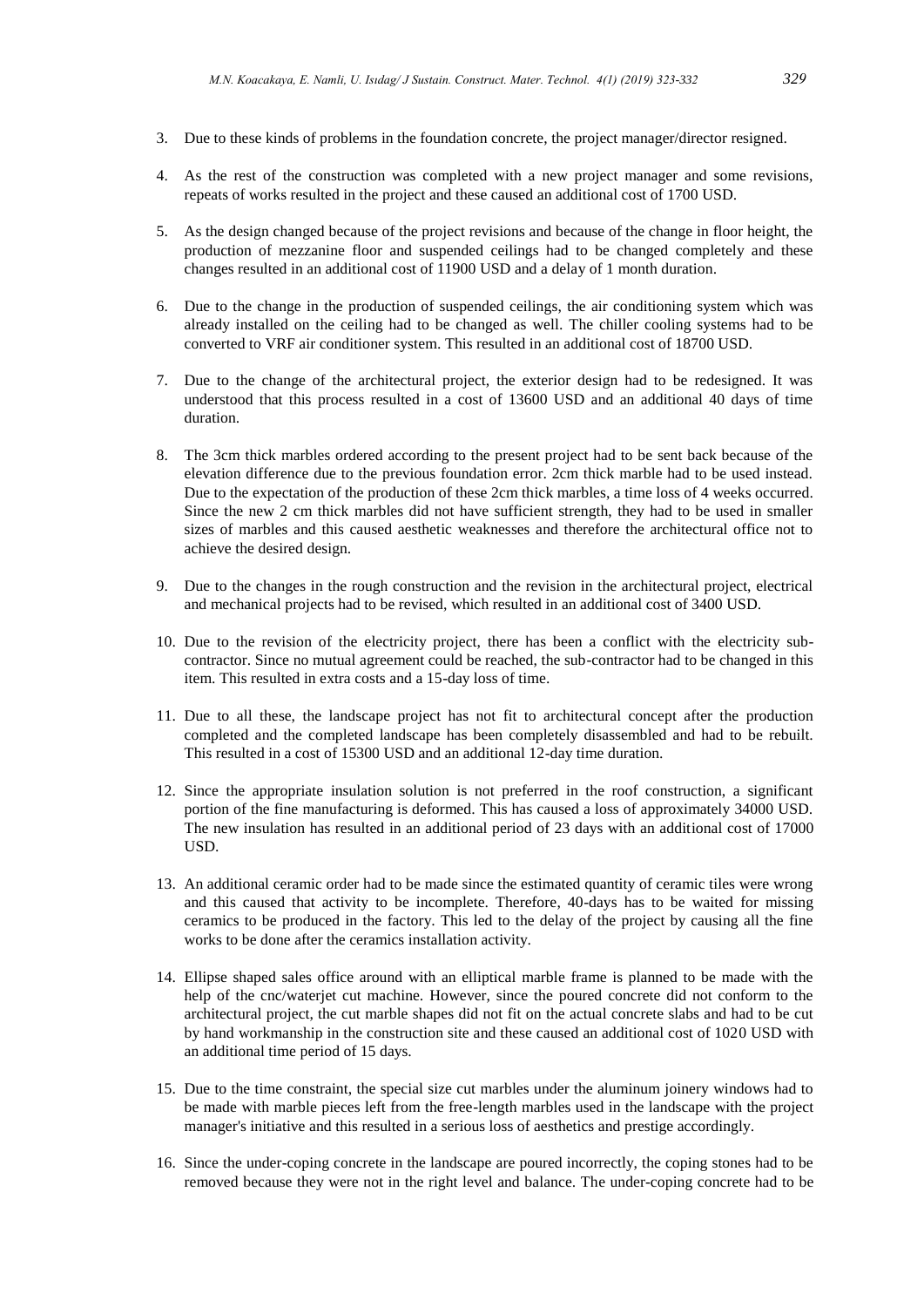destructed and corrected, but since the coping stones were damaged during the dismantling, new coping stones had to be ordered and purchased. This additional activity resulted in an additional period of 1 week and an additional cost of 680 USD.

### *3.2. Approach to Process with Building Information Management System*

In this study, as the project is updated in the real business program as well as it is updated in BIM software and simulated with BIM software. You can see some of the project's interior design images in Figure (a) and (b). Thus, the risks and impacts of the errors in the implementation of the project during the execution of the project were determined in advance.



Fig. 2. (a) Interior Visual Design 1 (3D)



Fig. 2. (b) Interior Visual Design 2 (3D)

With the help of BIM applications, it will be determined what the new level of foundation will be with the lack of 7cm of concrete and how much the amount of the screed concrete will increase and the height of the ceiling will change and how this change will lead to a change in the design of the suspended ceiling.

With this new system, it has been concluded that the cost of revision of the foundation concrete will be more favorable and less costly, than the cost of the screed cost and time loss in addition to the additional cost of 11900 USD for the new suspended ceiling and the 1-month delay taking into account.

As a result, the air conditioning system, which is connected to the suspended ceiling design, will not change and an additional cost of 18700 USD would be avoided. Again, it would be previously determined that the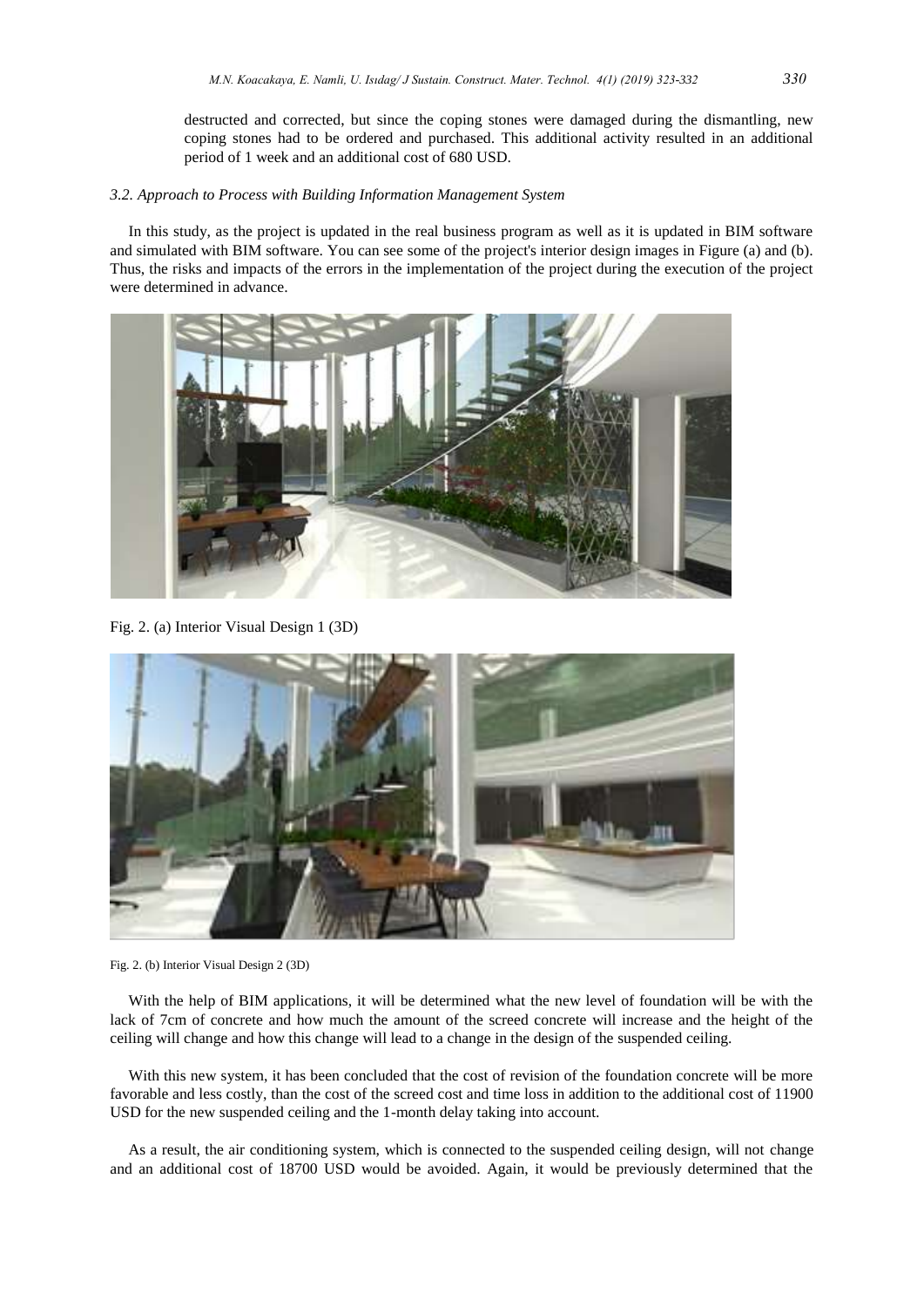difference in the level of the difference in the problem of the marble covering also caused a new marble order and a loss of time and cost of 4 weeks.

In this new system, the project would be visualized as 3D and the necessary changes would be decided before the implementation phase and there wouldn't be an additional cost of 13600 USD and 40 days of extra time. It was seen that how the changes in the rough construction would change the electrical and mechanical projects and therefore how the delay could be avoided. If the landscaping project was modeled in 3D, and the appropriate design would be decided on the visuals, an additional cost of 15300 USD and 12-days time loss would not be experienced.

In the project discussed in the case study, not only the visual outputs of BIM systems but also the metering calculations were used. It was revealed that the project team calculated the ceramic quantity wrong and the order would be incomplete over the model before the execution. Then this miscalculation would not cause a delay of 40 days.

#### **4. Conclusion**

The interest in the use of Building Information Modeling/Management (BIM) in the construction sector has continued to increase over the recent years, as it provides tremendous advantages and resource savings during drawings, planning and implementation of construction.

The case in the study belongs to the implementation process of the sales-office project of the construction, which will serve as a big Shopping Mall, Hotel and Residences. The sales-office is planned to be completed in a budget of 850000 USD in a time duration of 135 days. It is a luxury class structure and has a net area of 457.3 m2. Particular attention has been paid to the prestigious and elegant construction of a luxury project.

As a result of this study, an awareness was made about employers, contractors, architects, engineers and subcontractors about the importance of using BIM technology and the use of BIM applications for faster and less costly and more sustainable projects. As a result, when the errors caused by labor are put aside, it has been proved that BIM applications will reduce the additional cost of 120400 USD at the end of the project and 95-day time limit significantly.

## **References**

- 1. Miettinen, R., & Paavola, S. Beyond the BIM utopia: Approaches to the development and implementation of building information modeling. Automation in construction, 43, 84-91. (2014).
- 2. Eastman, C. M., Teicholz, P., Sacks, R. & Liston, K. BIM handbook: A Guide to Building Information Modeling for Owners, Managers, Designers, Engineers and Contractors., Wiley Online Library. (2012).
- 3. Azhar, S. Building Information Modeling (BIM): Trends, Benefits, Risks, and Challenges for the AEC Industry. Leadership and Management in Engineering, 11, 241-252. (2011).
- 4. Uysal E., BIM Conference, Istanbul May 2012
- 5. T. Liebich, C.-S. Schweer, S. Wernik, Die Auswirkungen von Building Information Modeling (BIM) auf die Leistungsbilder und Vergütungsstruktur für Architekten und Ingenieure sowie auf die Vertragsgestaltung, BBSR, BBR, (2011).
- 6. Volk R., Stengel J., Schultmann F., Institute for Industrial Production (IIP), Karlsruhe Institute of Technology (KIT), Hertzstraße 16, 76131 Karlsruhe, Germany, (2014).
- 7. Smith, D. K. & Tardif, M. Building information modeling: a strategic implementation guide for architects, engineers, constructors, and real estate asset managers, John Wiley & Sons Inc. (2009).
- 8. <http://bimcrunch.com/2015/10/april-4th-2016-official-date-set-for-uk-government-mandate/>